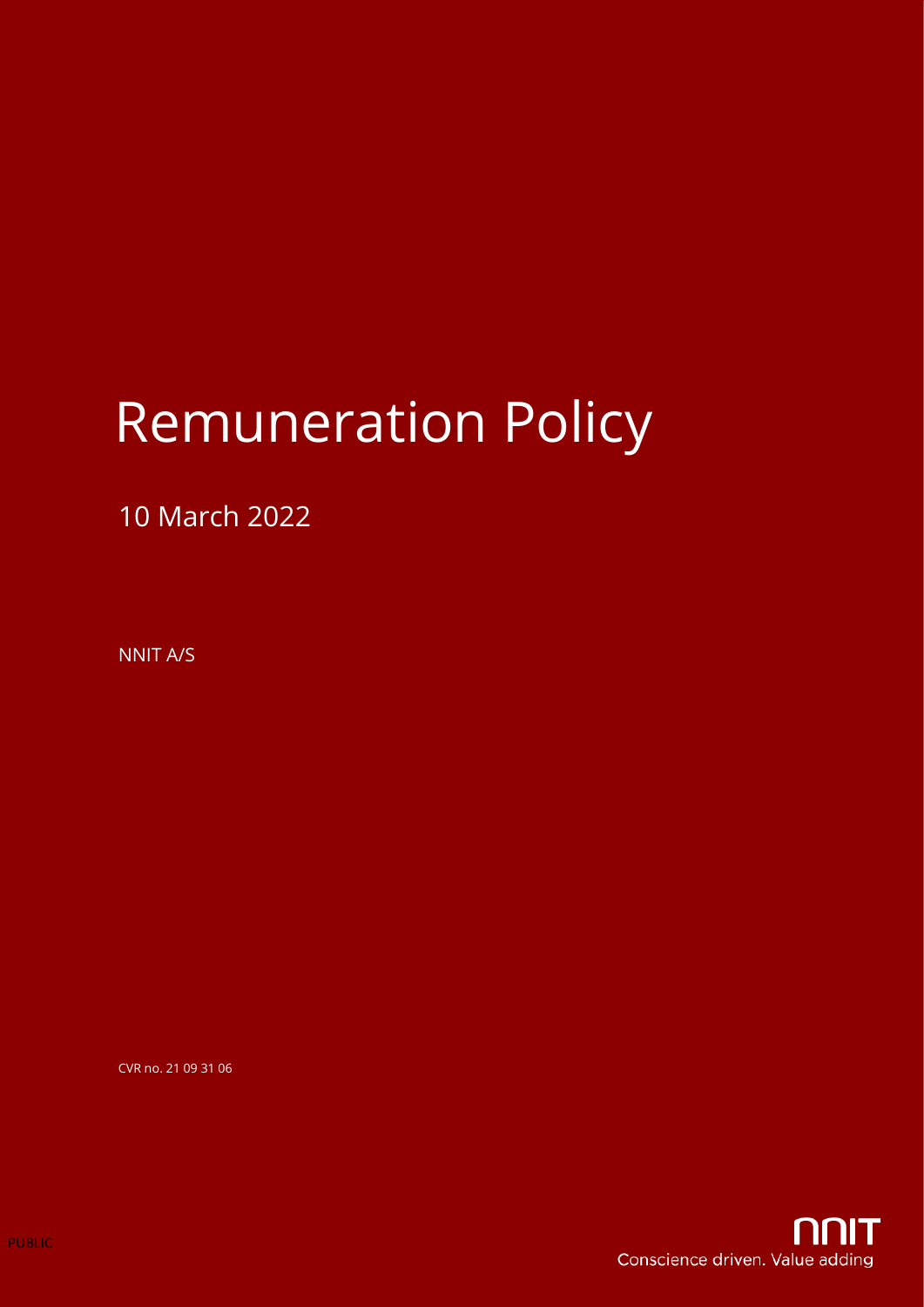# Table of Contents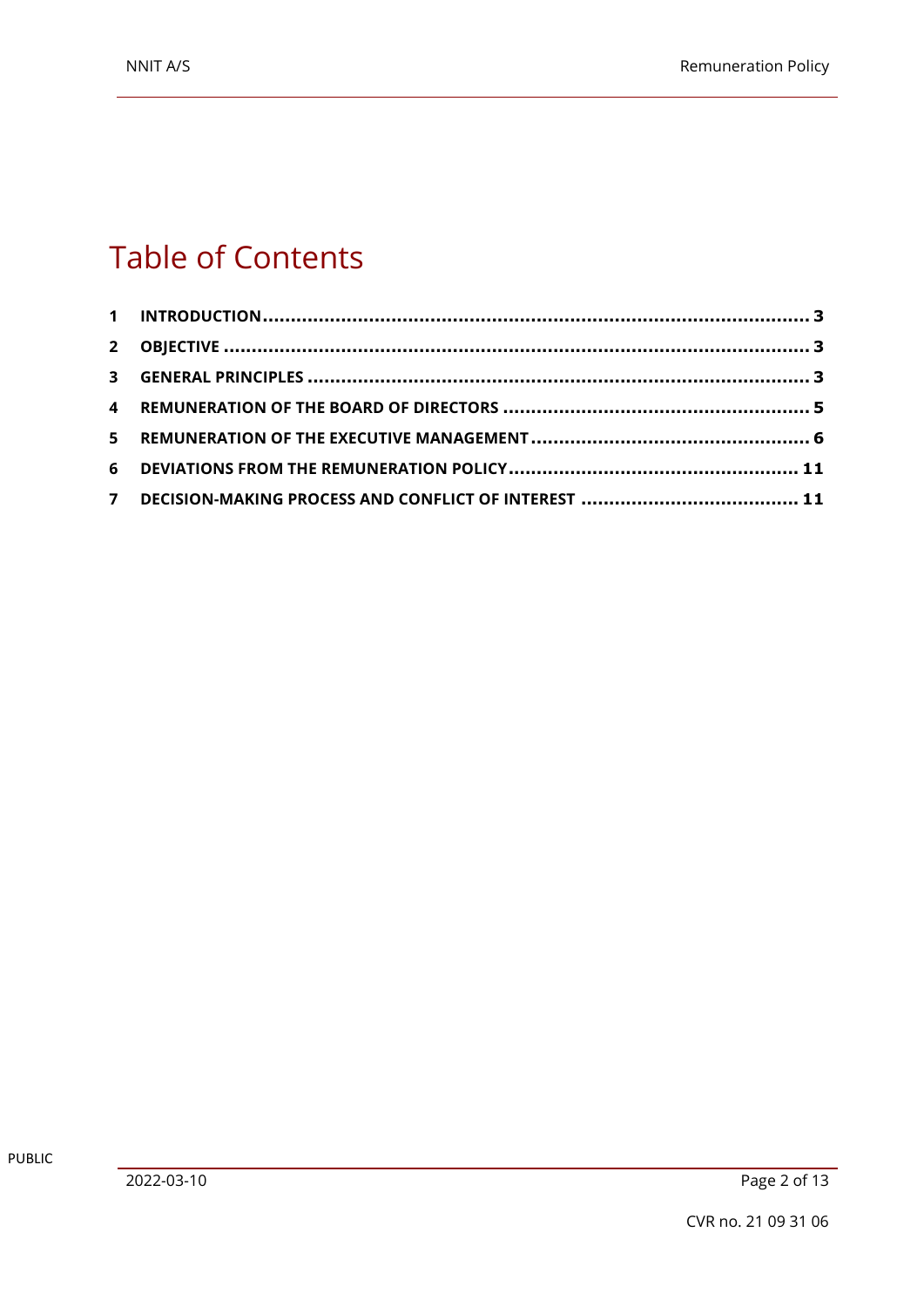# 1 Introduction

- 1.1 This Remuneration Policy sets out the principles and framework for the complete remuneration paid to members of the Board of Directors and the Executive Management of NNIT (the Company). Executive Management includes all executives registered with the Danish Business Authority.
- 1.2 This Remuneration Policy is approved by the shareholders at the annual general meeting at least every fourth year and in case of any significant amendments.

### 2 Objective

- 2.1 The overall objectives of the Remuneration Policy are:
	- Attracting, retaining and motivating qualified members of the Board of Directors and Executive Management.
	- Ensuring alignment between the interests of the members of the Executive Management and those of the shareholders.
	- Promoting the long-term interests and sustainability of NNIT and supporting NNIT's strategy in the short and long term.

## 3 General principles

- 3.1 The remuneration of the Board of Directors is comprised of a fixed fee plus compensation for travel, see articl[e 4.2](#page-4-0) and [4.3](#page-5-0) for further detailed information.
- 3.2 The remuneration of the Executive Management is comprised of the following remuneration components:
	- Fixed base salary.
	- Pension contributions.
	- Ordinary employee benefits, including a company car.
	- Cash bonuses (the Short-term Incentive Programme (STIP) and extraordinary awards).
	- Share-based payment (the Long-term Incentive Programme (LTIP)) which may be settled in shares or cash, cf. 5.5.8.
- 3.2.1 The fixed annual base salary is designed to attract, retain and motivate qualified individuals with professional and personal competences required to support NNIT's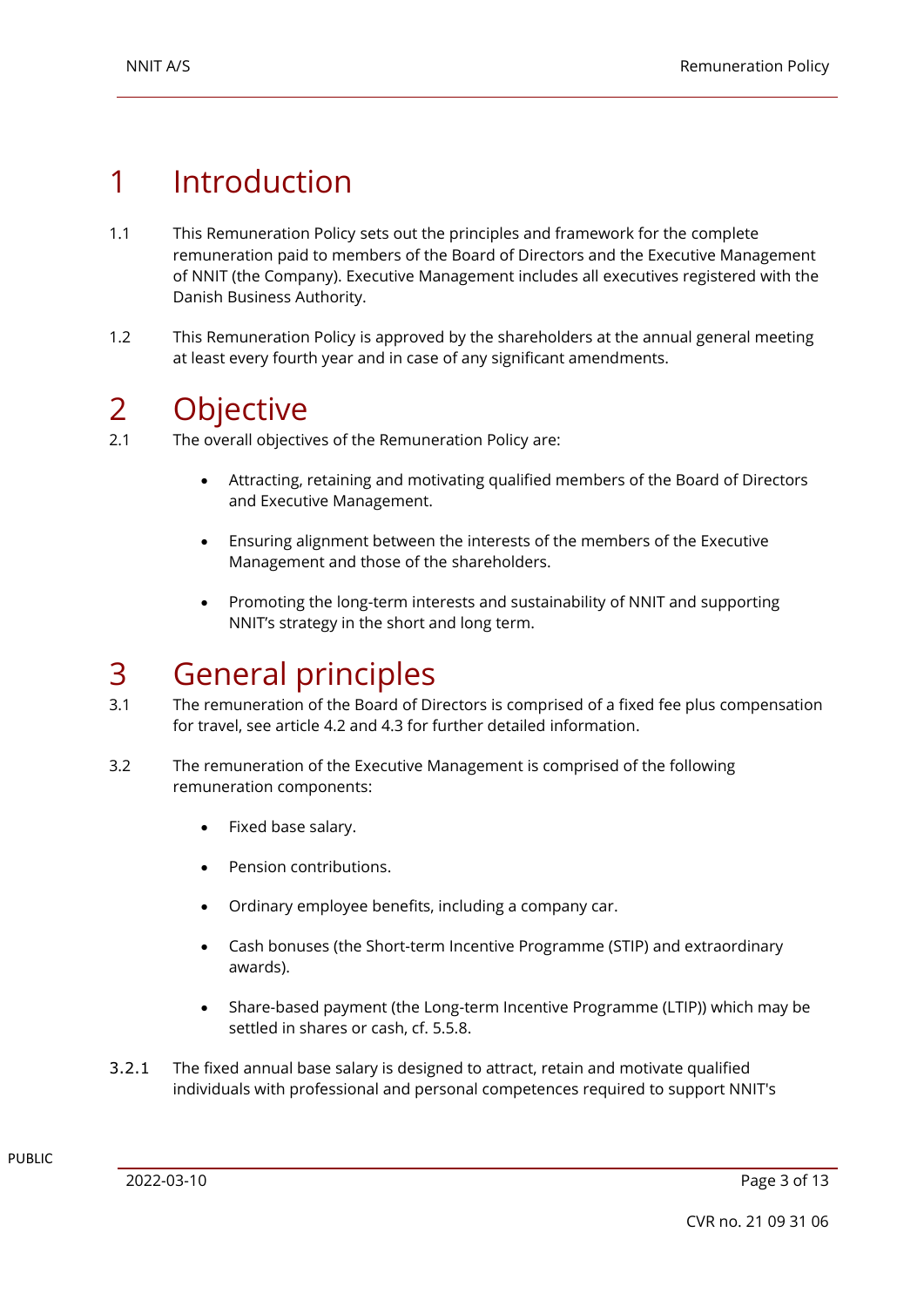performance and business strategy. The fixed annual base salary is set to ensure that the total remuneration package is competitive and reasonable compared to relevant benchmarks.

- 3.2.2 Pension contributions are made to enable members of Executive Management to build up an income for retirement.
- 3.2.3 Other benefits are added to ensure that overall remuneration is competitive and aligned with local practice.
- 3.2.4 The incentive pay-elements are designed to align the interests of the Executive Management with the interests of the shareholders by providing incentives for the Executive Management to meet the short- and long-term goals of NNIT and to promote value creation for the benefit of the shareholders:
	- a) The Short-term Incentive Programme (STIP) is designed to incentivize each individual member of the Executive Management for individual performance within his/her functional area and to ensure short-term achievements in line with NNIT's financial and operational targets as determined by the Board of Directors.
	- b) The Long-term Incentive Programme (LTIP) is designed to promote the collective performance of Executive Management and to align the long-term interests of Executive Management with those of NNIT's shareholders, as well as to ensure a balance between short-term achievements and long-term perspectives.
- 3.2.5 Incentive pay is granted based on actual achievements over a period of time. Targets for the individual members of the Executive Management are closely related to NNIT's business strategy. Thus, when determining targets for the individual members of Executive Management, NNIT's sustainability, long-term targets and value creation are taken into account and non-financial targets are considered.
- 3.2.6 The split between fixed and variable remuneration elements is intended to incentivize Executive Management to achieve strong performance and strategic objectives which create shareholder value both short- and long-term, while at the same time promoting sound business decisions. The balance between the fixed and variable remuneration elements granted to each member of Executive Management is targeted to be broadly in line with market practice for benchmarked companies.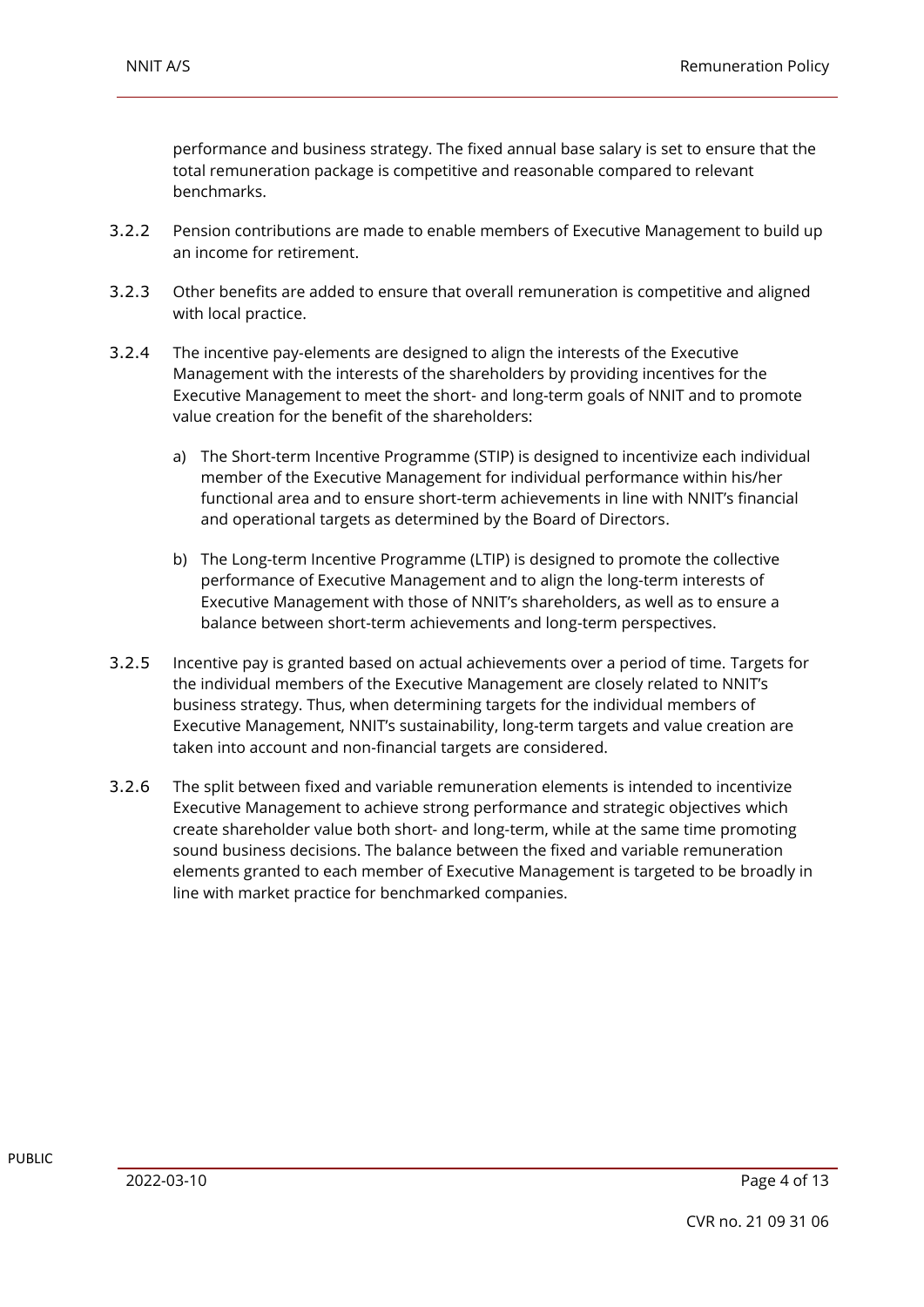# 4 Remuneration of the Board of Directors

#### 4.1 Process

- 4.1.1 The Board of Directors annually reviews remuneration for members of the Board of Directors in respect of the current and next calendar year based on recommendations from the Remuneration Committee.
- 4.1.2 When preparing its recommendation, the Remuneration Committee will evaluate board fees, including the structure and level, against relevant benchmarks of Danish and other Nordic companies similar to NNIT in size and complexity.
- 4.1.3 Remuneration for the past year shall be approved by the annual general meeting each year with the approval of the annual report, and the remuneration level for the current year shall be approved by the annual general meeting each year as a separate agenda item.
- 4.1.4 Information on the total remuneration granted to the Board of Directors, in the aggregate and on an individual basis, including information on travel allowance paid and expenses reimbursed, shall be disclosed in the Company's remuneration report.

#### <span id="page-4-0"></span>4.2 Fee

- 4.2.1 Board members shall receive a fixed annual base fee.
- 4.2.2 Board members shall receive a fixed amount (the base fee), while the Chairmanship receives a multiple thereof:
	- The Chairman shall receive 3 times the base fee.
	- The Deputy Chairman shall receive 1.5 times the base fee.

Service on the Committees entitles board members to receive an additional fee:

- The chairman of the Audit Committee shall receive an additional fee of 0.5 times the base fee.
- Members of the Audit Committee shall receive an additional fee of 0.25 times the base fee.
- The Chairman of the Remuneration Committee shall receive an additional fee of 1/3 times the base fee.
- Members of the Remuneration Committee shall receive an additional fee of 1/6 times the base fee.
- 4.2.3 Individual board members may take on specific ad hoc tasks outside their normal duties for and at the instruction of the Board of Directors. In each such case the Board of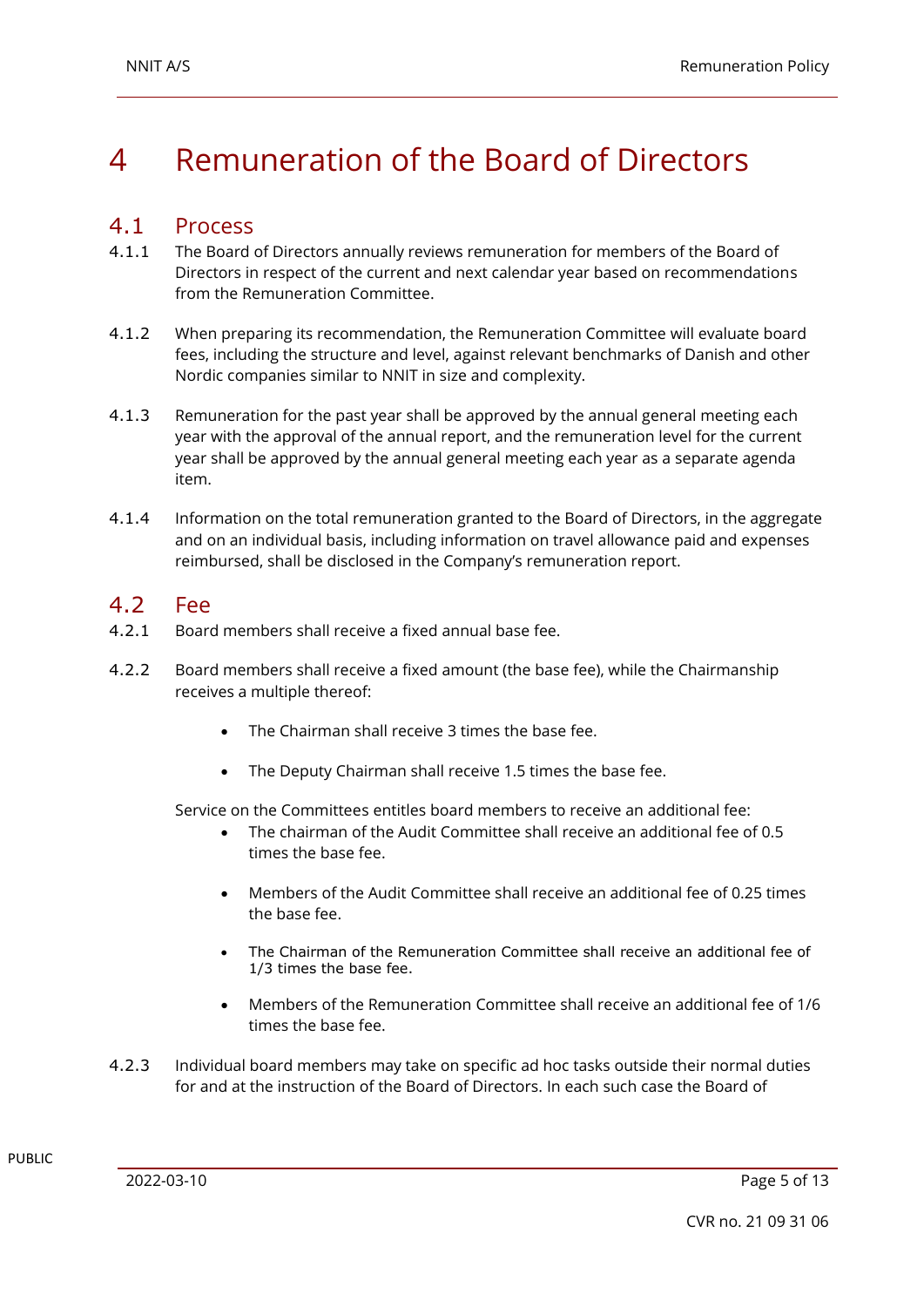Directors shall determine a fixed fee (e.g. per diem) for the work carried out related to those tasks. The fixed fee shall be disclosed in the annual report and/or remuneration report.

4.2.4 Members of the Board of Directors are not offered any pension arrangements.

#### <span id="page-5-0"></span>4.3 Travel allowance and other expenses

- 4.3.1 All board members not residing in Denmark receive a fixed travel allowance when attending board and committee meetings in Denmark. No travel allowance is paid when attending board meetings outside of Denmark.
- 4.3.2 All members of the Board of Directors receive reimbursement of reasonable expenses such as travel and accommodation in relation to board and committee meetings as well as relevant education. This is in addition to any travel allowance.
- 4.3.3 The Company may cover social duties and other taxes imposed on board members by authorities outside Denmark in relation to the annual fees.

#### 4.4 Incentive programmes

4.4.1 Members of the Board of Directors are not offered incentive-based remuneration.

#### 4.5 Directors and officer's liability insurance

4.5.1 The Company has taken out customary insurance covering the Board of Directors. To the extent the insurance coverage should prove insufficient, it is the Company's policy to indemnify to the fullest extent permitted by law and the Company's Articles of Association in certain cases additional claims that a board member may personally incur, provided that such claims are not caused by gross negligence or willful misconduct by the board member.

#### 4.6 Term of board membership

4.6.1 Board members elected by the general meeting are elected for a term of one year. Reelection can take place.

## 5 Remuneration of the Executive Management

#### 5.1 Process

- 5.1.1 Remuneration for members of the Executive Management is determined by the Board of Directors based on recommendations from the Remuneration Committee.
- 5.1.2 The size and composition of individual remuneration is evaluated annually against relevant benchmarks of Danish and other Nordic companies similar to NNIT in size and complexity. To ensure comparability, executive positions are evaluated in accordance with a recognised position evaluation system which among other parameters reflects the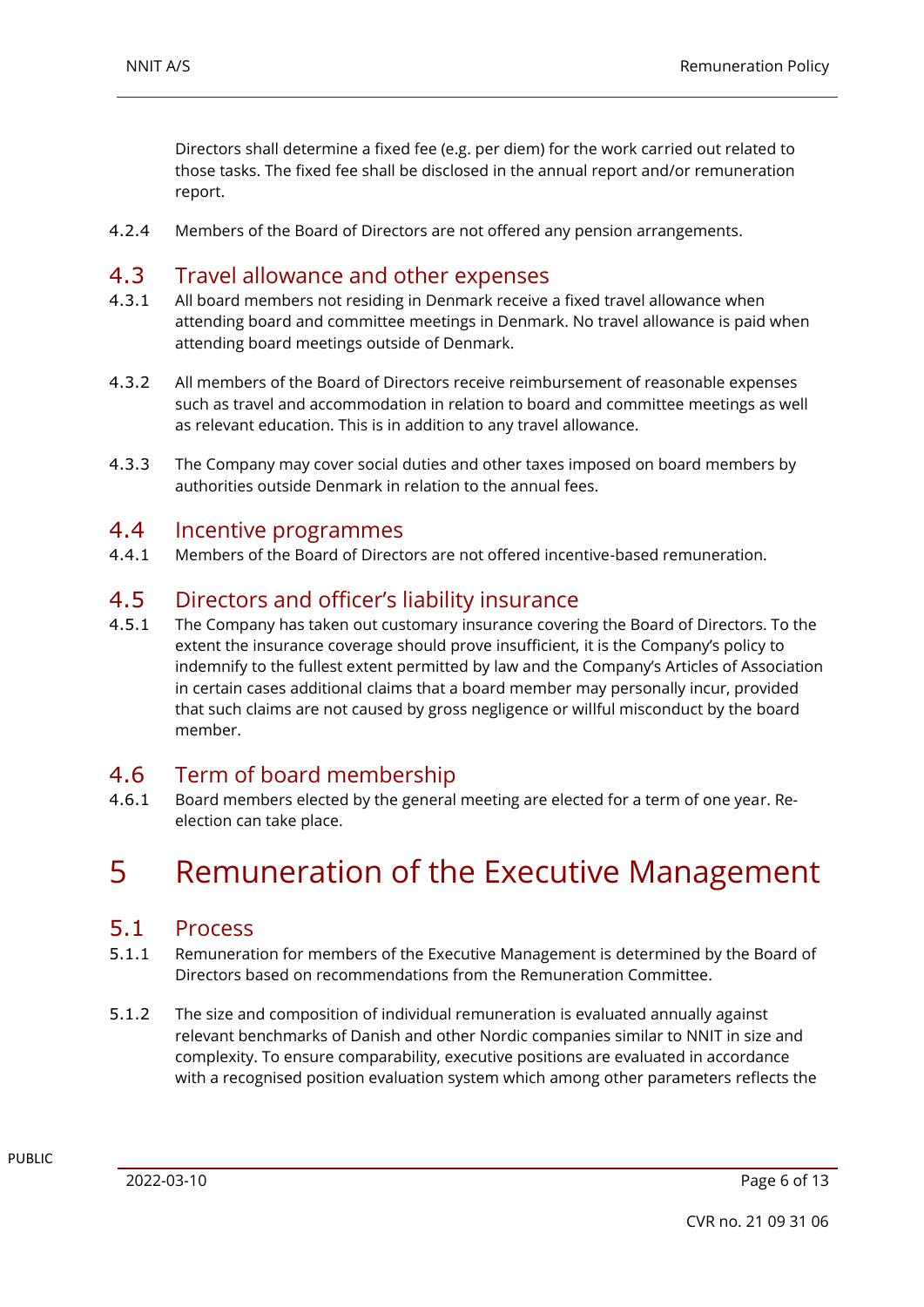company's size in terms of company revenue and number of employees. Furthermore, remuneration packages take account of individual circumstances such as scope of responsibility, individual performance and market alignment.

5.1.3 Information on the total remuneration granted to Executive Management, in the aggregate, will be disclosed in the annual report. Remuneration granted on an individual basis shall be disclosed and detailed in the remuneration report.

#### 5.2 Composition

5.2.1 The remuneration package consists of a fixed annual base salary and variable elements consisting of short- and long-term incentives. In addition, members of Executive Management may receive a pension contribution – or the gross salary may be set to include pension contributions - and additional ordinary benefits. This remuneration structure is deemed to be conducive in supporting successful leadership in NNIT, ensuring alignment to shareholder expectations and promoting sound business decisions in conformance with the Company's vision.

#### 5.3 Size of the components

- 5.3.1 The fixed annual base salary accounts for around 30% to 50% of the total value of the remuneration package for Executive Management depending on the level of achievement of targets. The interval illustrates the span between "on-target-remuneration" and "maximum remuneration". As the fixed base salary does not account for more than around 50% of the total value of the remuneration package at target, Executive Management is strongly incentivized to strive towards variable remuneration and creating shareholder value short-term and long-term.
- 5.3.2 The STIP may result in a maximum annual grant equal to up to 75% of the annual base salary for the CFO, and up to 100% of the annual base salary for the CEO. STIP will for a given year typically be based on the salary in December of the relevant member of Executive Management and is not pensionable.

| <b>Position</b> | <b>Target STIP</b>          | <b>Max STIP</b>            |
|-----------------|-----------------------------|----------------------------|
| CEO             | 50% of annual base salary   | 100% of annual base salary |
| CFO             | 37.5% of annual base salary | 75% of annual base salary  |

5.3.3 The LTIP may result in a maximum annual grant equal to up to 100% of the annual base salary for Executive Management. LTIP is not pensionable.

| <b>Position</b> | Target LTIP'              | <b>Max LTIP</b>            |
|-----------------|---------------------------|----------------------------|
| CEO/CFO         | 50% of annual base salary | 100% of annual base salary |

PUBLIC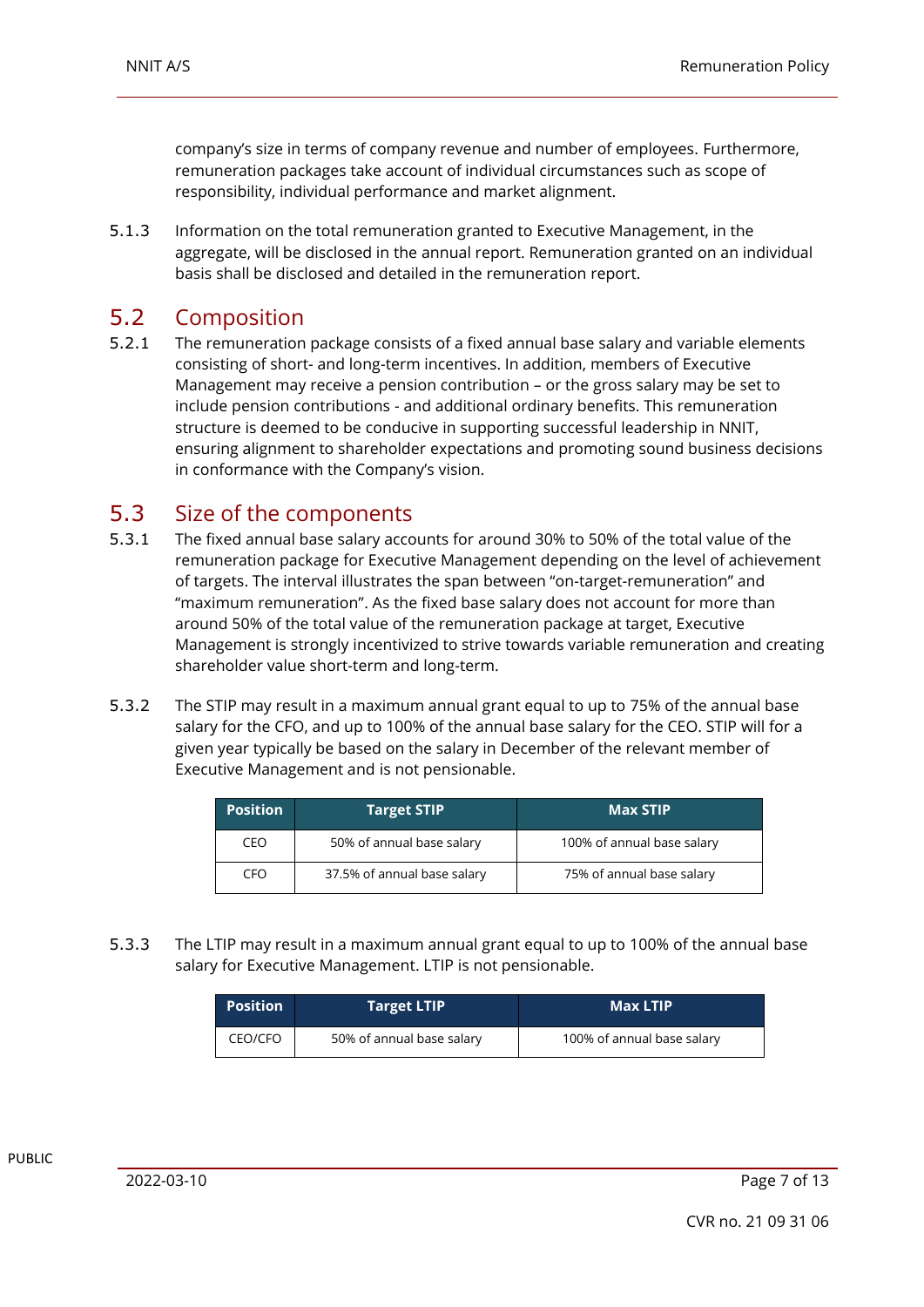#### 5.4 STIP - Short-term Incentive Programme

- 5.4.1 The STIP consists of a cash-based incentive linked to achievement of a number of predefined business targets for each member of Executive Management, usually in form of a Balanced Score Card determining a number of KPIs to be achieved in each year. The targets shall reflect company performance, strategy and sustainability.
- 5.4.2 Targets for the STIP may be linked to operational, financial and individual objectives and may include: revenue growth, profit margin, cash flow, order entry, profitability, customer and employee satisfaction, operational stability, sourcing ratio, unmanaged employee turnover and/or other relevant objectives.
- 5.4.3 The Remuneration Committee sets the targets for the CEO while the targets for other members of the Executive Management are determined by the CEO.
- 5.4.4 The Remuneration Committee evaluates the degree of target achievement for each member of Executive Management. The STIP becomes payable upon announcement of the annual report the subsequent year.
- 5.4.5 The STIP is subject to recovery or 'claw-back' in full or in part by NNIT, if the remuneration has been paid on the basis of data, which proves to be incorrect. Claw-back in relation to the STIP is possible up to 12 months after the actual payment of the cash-based incentive.

#### 5.5 LTIP - Long-term Incentive Programme

- 5.5.1 Each year the Board of Directors decides whether to establish an LTIP for that calendar year. The chosen component for LTIP is Restricted Share Units (RSU's).
- 5.5.2 Targets for the LTIP and the weighting of each target are determined by the Board of Directors and may include, but not be limited to, financial targets such as revenue, earnings before interest and tax as well as non-financial targets as deemed relevant by the Board of Directors from time to time. The targets shall ensure that the Executive Management is incentivized to generate long-term shareholder value.
- 5.5.3 The level of achievement, and consequently the value of the allocation, will be based on the Company's financial results as disclosed in the annual report.
- 5.5.4 When approved by the Board of Directors, the total value of the allocation is converted into RSU's at market price defined as the average trading price of NNIT shares on Nasdaq Copenhagen across the first open trading window after announcement of the annual report the subsequent year.
- 5.5.5 RSU's under the LTIP are allocated subject to a lock-up period of three years. Upon expiry of the lock-up period, each RSU will be converted to one free share or settled in cash, cf. 5.5.8. If a participant resigns without due course during the lock-up period, his or her RSU's will be forfeited. During the lock-up period, the Board of Directors may remove RSU's from past years allocations in the event of lower-than-planned performance during the lock-up period.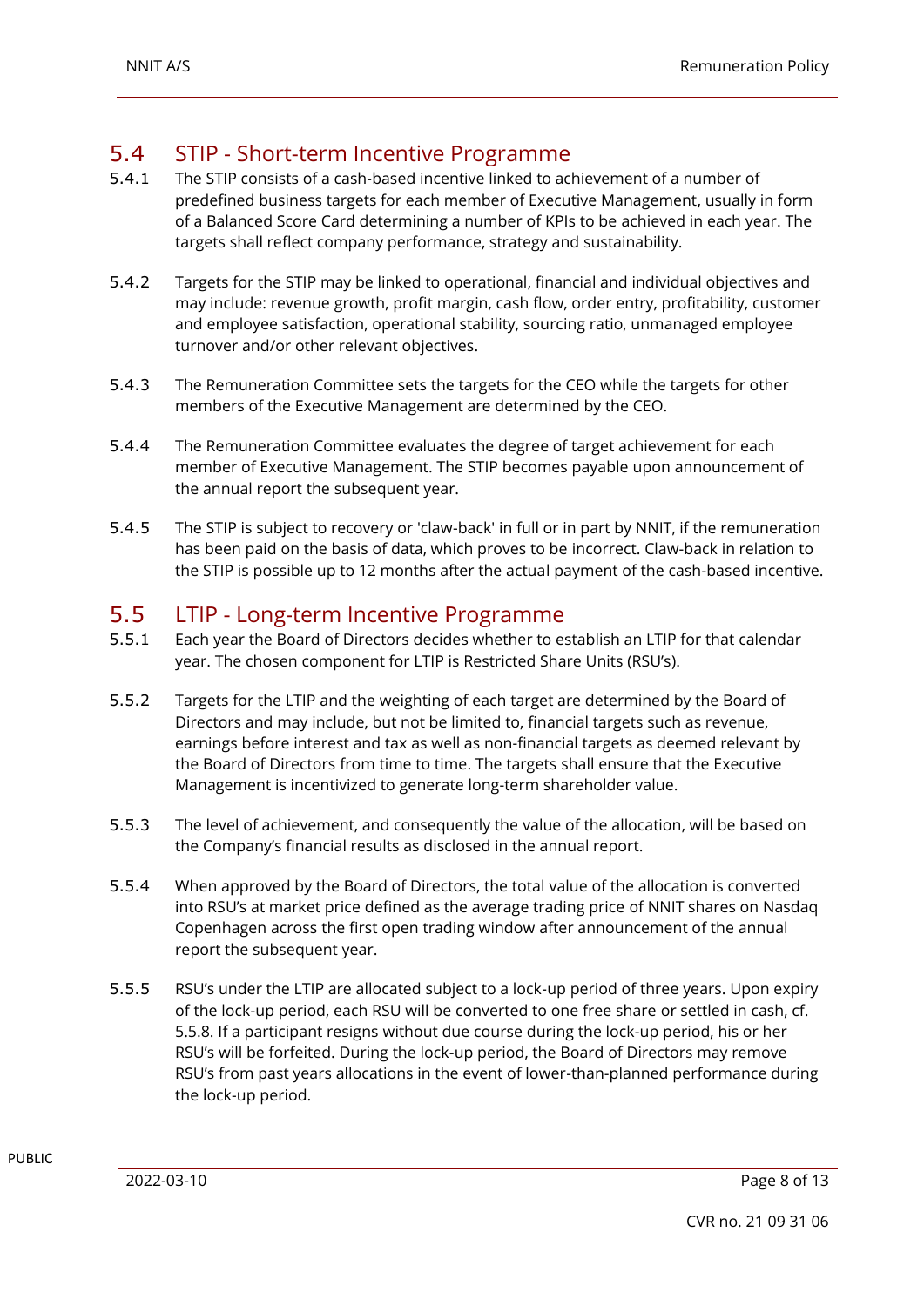- 5.5.6 The lock-up period may be reduced or terminated in the event of a take-over in whole or in part, significant divestments, demerger, merger, or other material events as determined by the Board of Directors.
- 5.5.7 No dividends will be paid or accrue to RSU's.
- 5.5.8 Following expiry of the lock-up period, the shares will be delivered to the participants. Alternatively, NNIT may agree with members of Executive Management individually upon appointment, that settlement always will paid in cash based on the value of the RSU's at the expiry of the lock-up period.
- 5.5.9 The LTIP is subject to recovery or 'claw-back' in full or in part by NNIT, if the remuneration has been paid on the basis of data, which proves to be incorrect. Claw-back in relation to the LTIP is possible up to 12 months after release of the shares to the participants (i.e. four years after allocation).
- 5.5.10 The aggregate value of the LTIP shall be disclosed in the annual report and/or the remuneration report.
- 5.5.11 NNIT will normally purchase treasury shares to hedge obligations assumed by NNIT under the LTIP.

#### 5.6 Shareholding requirement

- 5.6.1 Members of the Executive Management are required to hold shares corresponding to at least one year's fixed salary. The shareholding may be built up over time by retaining share-based instruments granted as part of the Company's long-term incentive program from time to time or by acquiring shares for the proceeds of the LTIP program when settled in cash.
- 5.6.2 The shareholding requirement serves the purposes of aligning members of the Executive Management's interests with those of the shareholders as well as the long-term development and sustainability of the Company.

#### <span id="page-8-0"></span>5.7 Extraordinary Awards

5.7.1 Based on recommendations from the Remuneration Committee, the Board of Directors may, in special circumstances, for recruitment or retention purposes, or to reward extraordinary efforts or performance, decide to award a one-off bonus or other extraordinary incentive-based remuneration. The Board of Directors will use its judgement to determine the value of such extraordinary awards, though the total value of such an award cannot at the time of the award exceed 12 months base salary. The award will be paid in form of cash and/or shares depending upon the circumstances and judgement expressed by the Remuneration Committee. Such awards will be time-limited, not considered pensionable and be subject to recovery or 'claw-back' should it be determined the remuneration was paid on the basis of data which proved to be incorrect.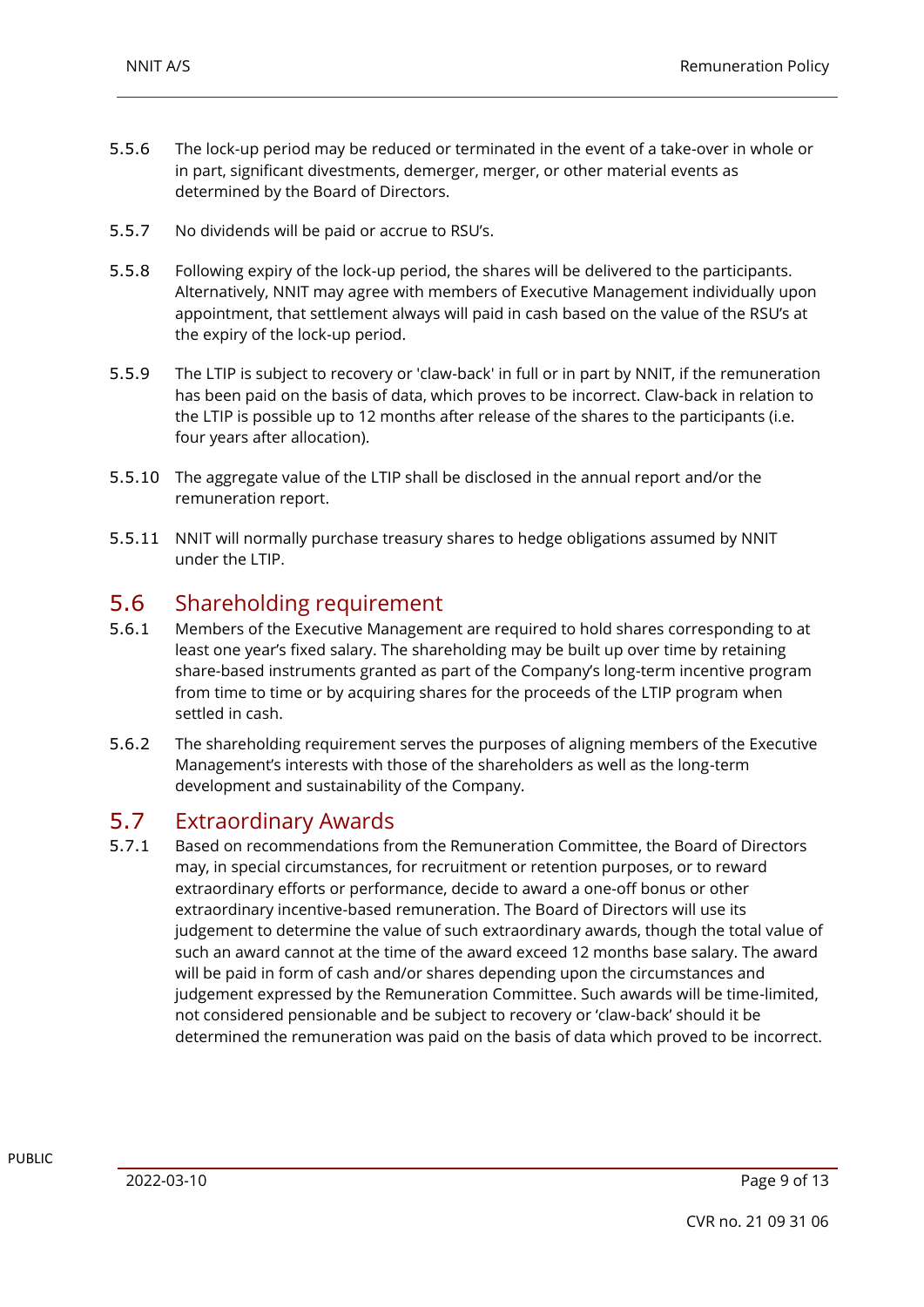#### 5.8 Pension

- 5.8.1 To provide a competitive post-retirement package, members of Executive Management participate in a defined pension contribution plan with company paid pension contributions of either 20% or 25% of the fixed annual base salary. Pension contributions do not accrue under the STIP, LTIP and by other benefits paid.
- 5.8.2 It may be agreed with individual members of Executive Management that gross salary are set to include pension contribution and that no separate pension contributions will be made.

#### 5.9 Other benefits

- 5.9.1 Members of Executive Management receive a range of ordinary benefits, which may include, but not be limited to company car, internet and newspaper subscriptions, memberships, etc. Allocation of such benefits is approved by the Remuneration Committee after delegation of powers from the Board of Directors.
- 5.9.2 Members of Executive Management may participate in customary employee benefit programmes, e.g. employee share purchase programmes, insurance schemes, etc.

#### 5.10 Directors and officer's liability insurance

5.10.1 The Company has taken out customary insurance covering the Executive Management. To the extent the insurance coverage should prove insufficient, it is the Company's policy to indemnify to the fullest extent permitted by law and the Company's Articles of Association in certain cases additional claims that a member of the Executive Management may personally incur, provided that such claims are not caused by gross negligence or willful misconduct by the member of the Executive Management.

#### 5.11 Term and termination of employment

5.11.1 Agreements with members of Executive Management are generally entered into on an indefinite term. The employment of a member of Executive Management may be terminated by NNIT by up to 12 months' notice and by the individual member by up to 6 months' notice.

#### 5.12 Severance payment

- 5.12.1 In the event of termination whether by NNIT or by the individual member due to a merger, acquisition or takeover of NNIT, members of Executive Management may, in addition to the notice period, be entitled to receive a severance payment of up to 12 months' fixed base salary plus pension contribution, if individually agreed upon.
- 5.12.2 In case of termination by NNIT for other reasons, a member of Executive Management may be entitled to a severance payment of one months' fixed base salary plus pension contribution per every 6 months' employment as an executive and taking into account previous employment history; the severance payment can, however, in no event exceed 12 months' fixed base salary plus pension contribution.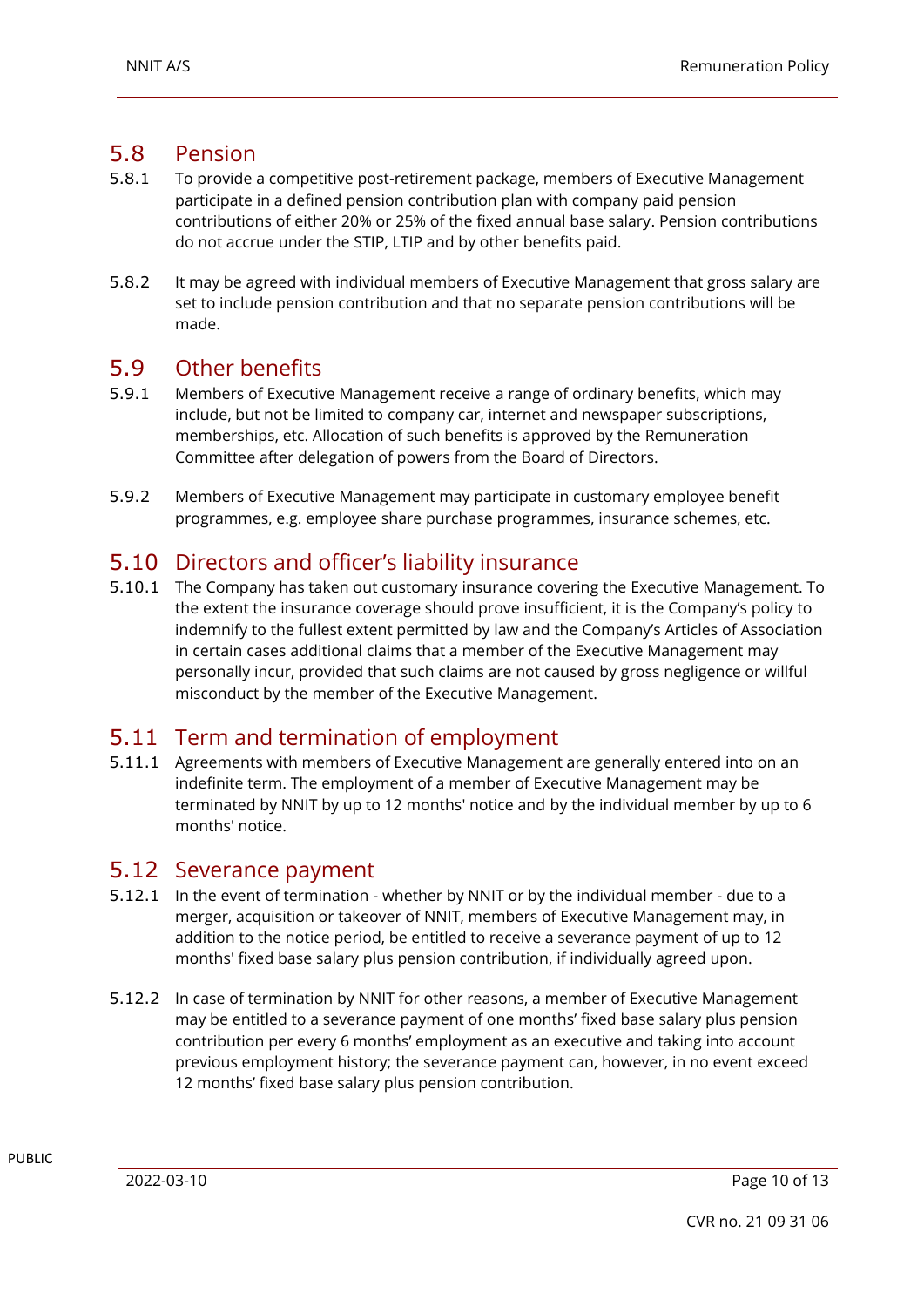# 6 Deviations from the Remuneration Policy

- 6.1 In order to meet the overall objectives of the Remuneration Policy and ensure the longterm interests of the Company, the Board of Directors may in individual extraordinary circumstances deviate from this Remuneration Policy. Deviations may include one-off bonuses (in excess of the limits in [5.7\)](#page-8-0), changes to the relative proportion of remuneration components, including the maximum value of the STIP and LTIP, the duration of the vesting and lock-up periods under the LTIP as well as changes to the term and termination provisions of contracts entered into with members of Executive Management.
- 6.2 The Board of Directors must discuss and approve any deviations based on proposal from the Remuneration Committee.
- 6.3 Deviations shall be disclosed and motivated in the remuneration report.

# 7 Decision-making process and conflict of interest

- 7.1 The Board of Directors has established a Remuneration Committee which is responsible for the preparation and annual review of the Remuneration Policy. If the Remuneration Committee deems it necessary to revise the Remuneration Policy, the Remuneration Committee will recommend a revision of the Remuneration Policy to the Board of **Directors**
- 7.2 The Board of Directors reviews the Remuneration Policy annually based on the recommendation from the Remuneration Committee. If the Board of Directors adopts the Remuneration Committees proposal to revise the Remuneration Policy in any material way, it will submit the Remuneration Policy to the shareholders for consideration and approval at the annual general meeting.
- 7.3 As a part of the preparation of the Remuneration Policy, the Remuneration Committee compares and assesses the relationship between the remuneration of members of the Board of Directors and Executive Management and the average remuneration of the other full-time employees in the Company. The objective is to ensure that the remuneration of members of the Board of Directors and Executive Management is proportionately in line with the responsibility the duties of the Executive Management entail and does not differ significantly from comparable companies.
- 7.4 The Remuneration Committee monitors the implementation of the Remuneration Policy and informs the Board of Directors of relevant discussions and presents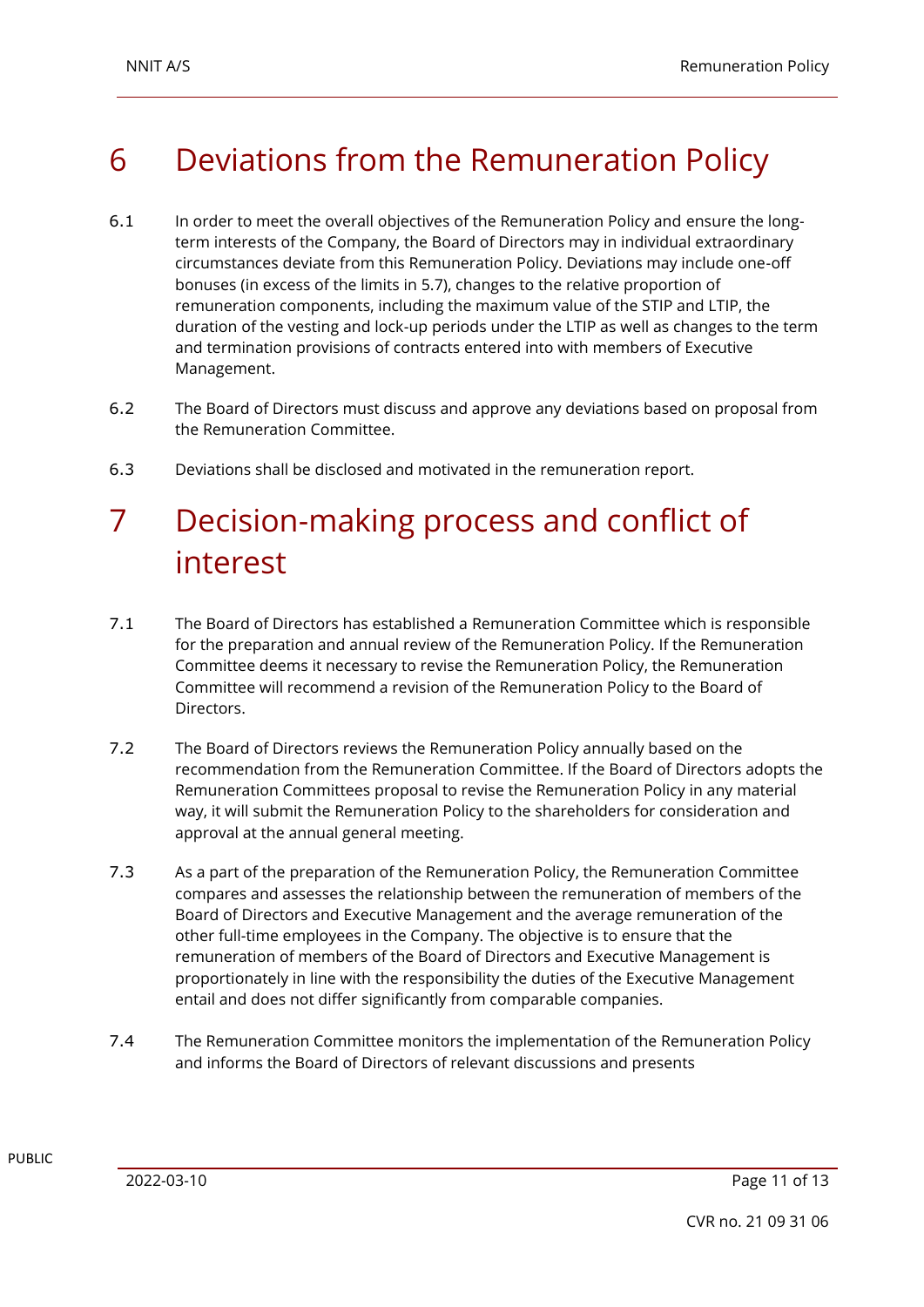recommendations to the Board of Directors based on the responsibilities of the Remuneration Committee laid out in the Remuneration Committee Charter.

- 7.5 The Chairman of the Board of Directors shall explain and motivate the Remuneration Policy and the Company's compliance therewith at the annual general meeting.
- 7.6 The members of the Board of Directors receive a fixed annual base fee, which is approved by the annual general meeting each year, with no additional variable remuneration components. In light of this, the risk of a conflict of interest is minimal. However, if an actual or potential conflict of interest arises for a member of the Board of Directors such member shall promptly inform the Chairman. If a conflict of interest arises for the Chairman, the Chairman shall promptly notify the Deputy Chairman.
- 7.7 The Executive Management is consulted in connection with the Remuneration Committee's considerations regarding a possible revision of the Remuneration Policy, but the Executive Management has no decision-making power in relation to the Remuneration Policy.

#### ---0O0---

This Remuneration Policy has been adopted by the Board of Directors of the Company and approved by the general meeting on March 10, 2021. The Board of Directors has approved minor adjustments to the Remuneration Policy on June 24, 2021, and the general meeting has approved an amendment to the Remuneration Policy on March 10, 2022.

PUBLIC